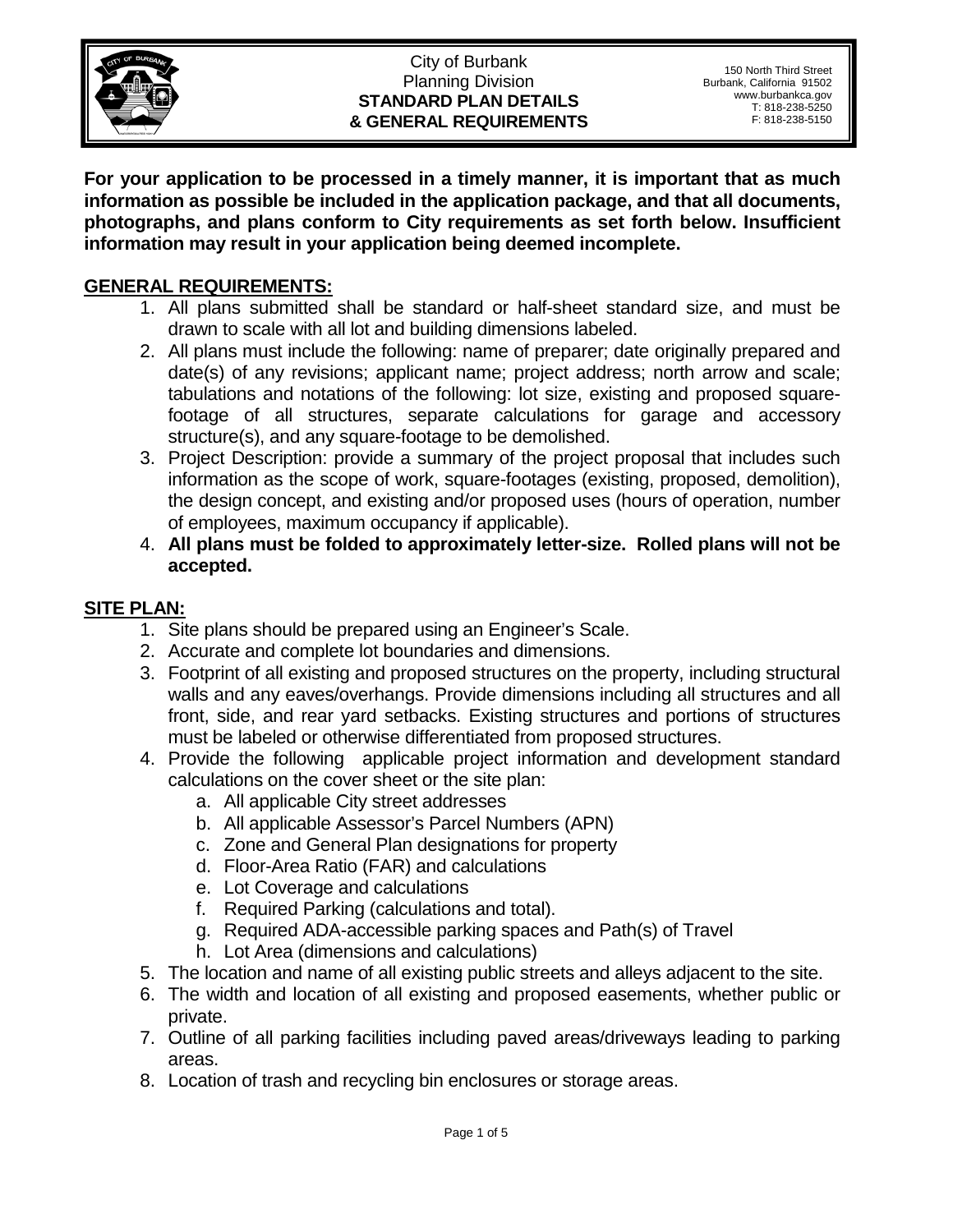### FOR RESIDENTIAL PROJECTS, ADD THE FOLLOWING TABULATIONS:

- 9. Total number of dwelling units.
- 10.Complete data and calculations for Floor-Area Ratio (FAR) and lot coverage (a separate handout is available detailing the necessary information and calculations).
- 11.Square-footage and number of bedrooms in each unit.
- 12.Square-footage and percent of common open space area.
- 13.Private open space provided for each unit.
- 14.Amount of tenant and guest parking required and provided.
- 15.Amount of personal storage provided for each dwelling unit. FOR PROJECTS INVOLVING DEMOLITION OF EXISTING BUILDINGS OR STRUCTURES, ADD THE FOLLOWING TABULATIONS:
- 16.If existing buildings are to be demolished, two site plans must be submitted:
	- a. Demolition Plan (separate page) showing all existing structures and indicating where demolition will occur;
	- b. Site Plan showing existing structures or portions thereof that will remain (if any) and the proposed new structures.
- 17.Adjusted gross square-footage and use of each building or structure to be demolished.
- 18.If buildings to be demolished are residential, also indicate the number of singlefamily units and/or multi-family units to be removed.

# **FLOOR PLANS:**

- 1. Floor plans should be prepared using an Architect's Scale.
- 2. All floor plans must include the following:
	- a. Complete interior floor plan of all structures, with each room labeled and dimensioned
	- b. Include dimensions and square-footage for the interior walls (exterior walls are excluded from the gross square-footage and FAR calculations)
- 3. Dimensions to property lines that abut or are adjacent to the structure(s).
- 4. For single-family residential projects involving interior remodeling and/or demolition, provide data showing: the gross length of existing walls to remain as is, gross length of walls to be modified and/or reconstructed, gross length of walls to be removed/demolished, and the percentages of each.

# **ELEVATIONS & RENDERINGS:**

- 1. Elevations and renderings should be prepared using an Architect's Scale.
- 2. Provide complete elevations showing all sides for all structures on the property, with each side labeled by direction (North, South, East, West). If applicable, label each elevation using local orientations or street names.
- 3. Label all dimensions, including but not limited to: required yard setbacks; height to top plate from each corner and the average grade; and height to top of roof from each corner and the average grade.
- 4. Show total height of structure on each elevation view, measured from the property elevation to the highest point on structure. Include intermediate heights for top of garage deck and ceiling height(s) of rooms that may be occupied.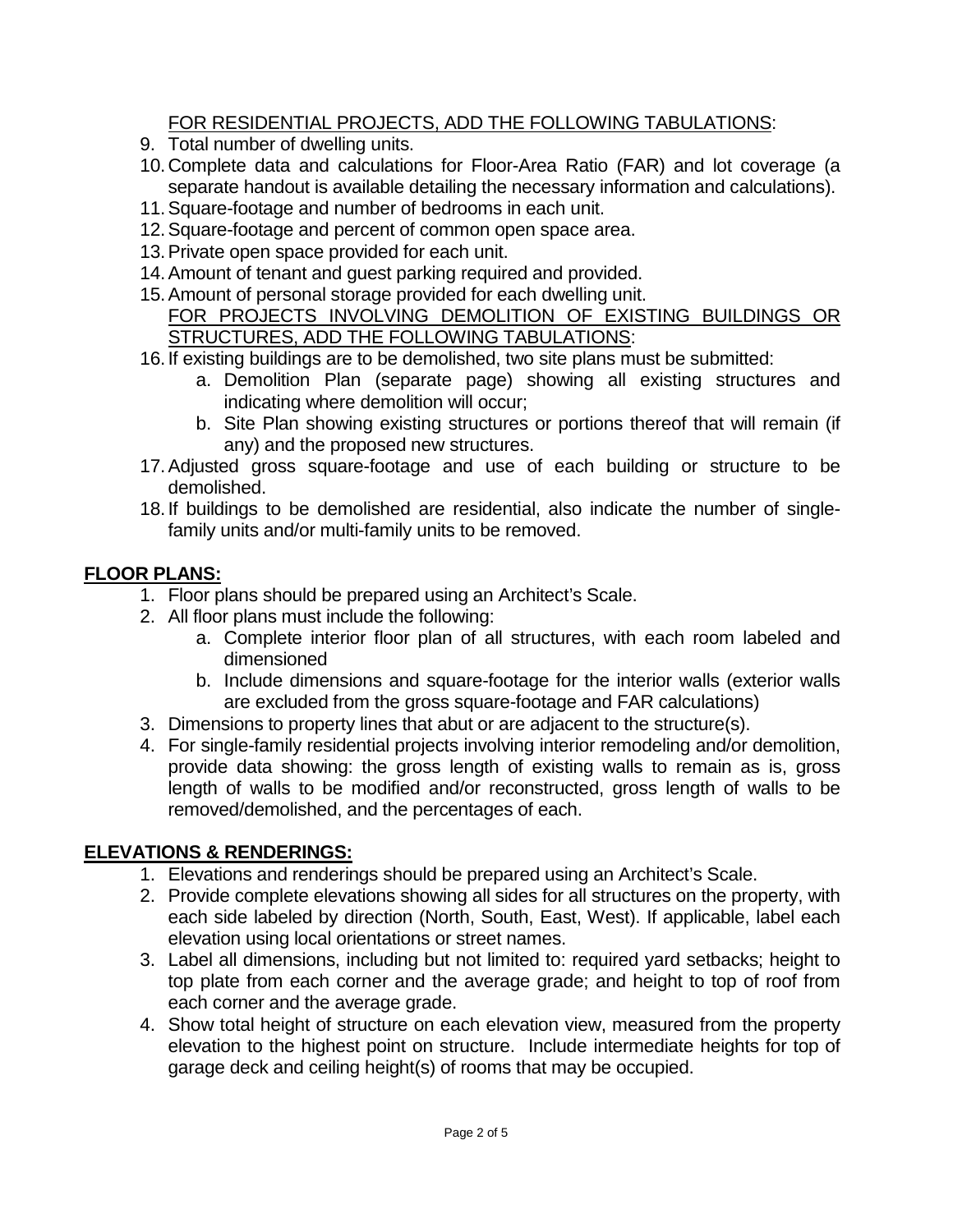- 5. Label and provide complete information for all proposed materials, colors, and all architectural elements:
	- a. Exterior wall treatment including textures and finishes
	- b. Exterior windows and treatment including trim, dimensions, and manufacturer's specifications
	- c. Exterior doors and treatment including trim, dimensions, and manufacturer's specifications
	- d. Exterior light fixtures and sconces including dimensions and manufacturer's specifications
	- e. Roof and exterior fascia materials, dimensions, and manufacturer's specifications. Pitch for existing and proposed rooflines must be included.
- 6. A materials/colors sample board should be no larger than 9" by 11".
- 7. Label and dimension all setbacks for walls, or any other structure elements, that abut or are adjacent to property lines.
- 8. Label and dimension all encroachments or any other structural elements (e.g., eaves, roof elements, etc.) that overhang any property line(s).
- 9. Provide an illustrative wall section from parapet to foundation showing foundation, wall, windows and doors, parapet, cornice, eve and roof. Include measurements from average grade.
- 10.Provide building site sections showing roof and floor heights, site slope, automobile or pedestrian ramps, basements, underground garages, and penthouses.
- 11.Provide section(s) at adjacent property lines indicating any grade differential, showing fence height, retaining walls, ground slope, etc.
- 12.Show location(s) of heating, ventilation, air conditioning (HVAC) units. Provide unit details, height, and distance from parapet or equipment screen.
- 13.Provide HVAC equipment screen locations and details (height, material, color, etc.).

# **PRELIMINARY LANDSCAPE PLAN:**

1. A preliminary landscape plan should be prepared by a qualified person, such as a Landscape Architect with a valid landscape architecture license issued by the California Architect's Board, Landscape Architects Technical Committee.

NOTE: Unlicensed persons may prepare drawings for the **conceptual design and placement of tangible** objects and landscape features. Unlicensed persons may NOT prepare: construction documents, details, or specifications for tangible landscape objects or landscape features; or grading or drainage plans for the alteration of sites. Personal property owners (e.g., residential properties) may prepare any plans, drawings, or specifications for any property owned by that person.

- 2. A preliminary landscape plan must include the following:
	- a. Distinguish areas that will be landscape and those that will be hardscape
	- b. Table listing notations for names/types and preliminary quantities of shrubs, trees, hedges, and groundcover
	- c. Notations for types of hardscape (e.g., pavers, permeable concrete, etc.)
	- d. Location and species name(s) of existing trees and landscaping
	- e. Provide conceptual sections and elevation drawings of all landscape architectural features such as walls, fences, lighting, paving types (and patterns), arbors, benches, fountains and other like features showing scale, form, materials and colors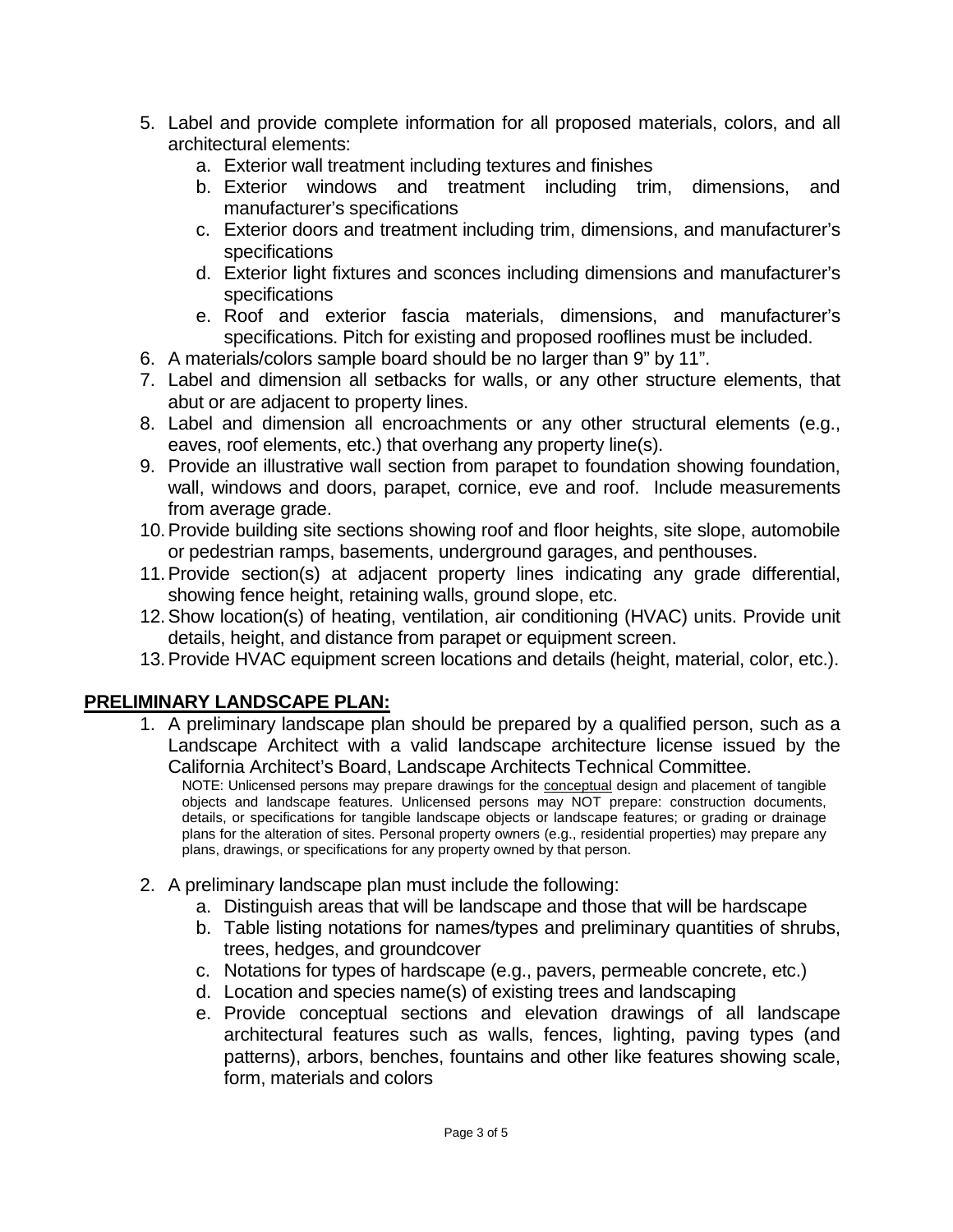### **PARKING PLAN:**

- 1. If garage parking, use same scale as floor plans. If open/at-grade parking, use same scale as site plan.
- 2. Show all required and proposed spaces, including garages and covered/uncovered spaces.
- 3. Number each parking space; show striping, wheel stops, and directional arrows.
- 4. Show the dimensions of all circulation features including internal streets, driveways, turn-around areas, access areas, and loading or service areas.
- 5. Provide profile of ramps to underground parking which delineate all grade transitions, clearances, and dimensions, and also provide elevations of street, gutter, sidewalk, and curb.
- 6. Clearly identify whether parking spaces are standard or compact, tandem, or ADAaccessible; and for residential projects, which spaces are guest spaces.
- 7. Calculations for all applicable parking requirements (standard, ADA-accessible, bicycle, etc.) based on the standards for different land uses contained in BMC Section 10-1-1408.
- 8. If only open surface parking is proposed, the information may be included on the Site Plan, and a separate parking plan may be omitted.

### **CONCEPTUAL CIVIL DRAWNINGS:**

- 1. Existing and proposed grades from Existing City benchmark including estimated grading quantities (cut and fill calculations).
- 2. Existing and proposed site contours.
- 3. Finish floor and pad elevations.
- 4. Conceptual storm water treatment devises and site design measures.
- 5. Preliminary hydraulic drainage calculations. CONCEPTUAL UTILITY PLANS:
- 6. Provide the locations of underground utilities (sewer, gas, electric, and water).
- 7. Show the location of backflow preventers, above ground electrical utilities, boxes, transformers, meter mains fire standpipes, etc.
- 8. Provide the location of the overhead utilities, locations of existing joint poles, indicate those to be removed, and services to be placed underground.

#### **OTHER DOCUMENTS:**

- 1. All reports, studies, text prepared by the applicant, and other such documents should be black and white, and no larger than 8½ by 11 inches for copying.
- 2. If available, submit one digital copy of each document.

### **PHOTOGRAPHS:**

- 1. Photographs must show the Project Site as well as adjacent properties.
- 2. All photographs must be full-color, and no smaller than 3 by 5 inches. Each photograph must have the project address written on the back, or be attached to an 8½ by 11 inch sheet of paper with the project address printed on it. Photographs that are blurry, shadowed, or otherwise not usable may be rejected.

### **ART IN PUBLIC PLACES:**